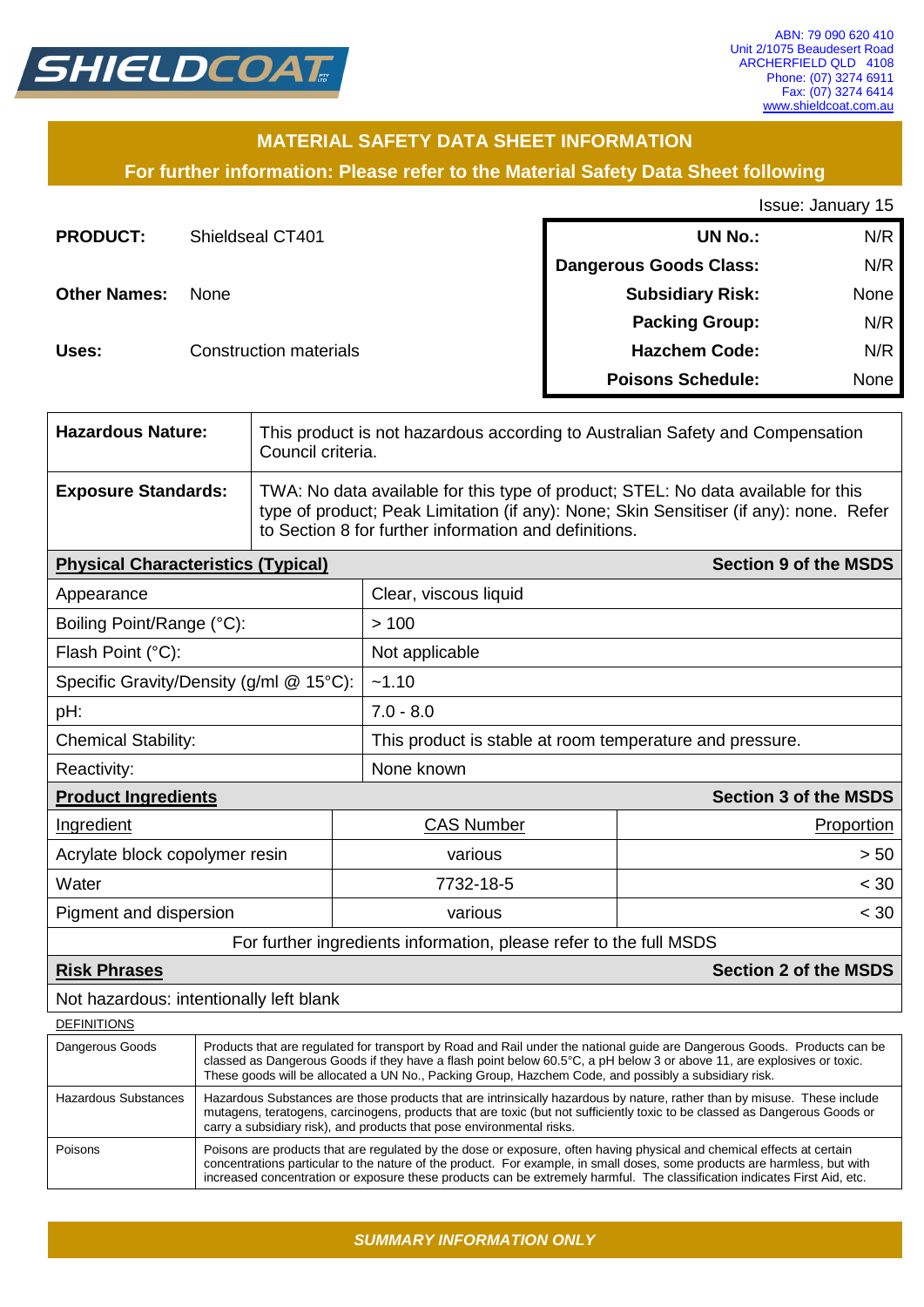

## *1. IDENTIFICATION*

| <b>Product Name:</b>      | Shieldseal CT401                             |
|---------------------------|----------------------------------------------|
| <b>Other Names:</b>       | None                                         |
| <b>Chemical Family:</b>   | <b>Liquid Glaze</b>                          |
| <b>Molecular Formula:</b> | Not Applicable                               |
| <b>Recommended Use:</b>   | <b>Construction materials</b>                |
| Supplier:                 | <b>Shieldcoat Pty Ltd</b>                    |
| ABN:                      | 79 090 620 410                               |
| <b>Address:</b>           | 2/1075 Beaudesert Road, Archerfield Qld 4108 |
| Telephone:                | +61 7 3274 6911                              |
| Fax:                      | +61 7 3274 6414                              |
| <b>Emergency Phone:</b>   | 0414 539 703                                 |
| All other inquiries:      | +61 7 3274 6911                              |

# *2. HAZARDS IDENTIFICATION*

#### **Hazard Classification**

This product is not hazardous according to Australian Safety and Compensation Council criteria.

#### **Hazard Category**

This section is intentionally left blank.

#### **Risk Phrases**

Not hazardous: intentionally left blank

#### **Safety Phrases**

Not hazardous: intentionally left blank

### **Dangerous Goods Classification**

N/R

#### **Poisons Schedule**

None

### *3. COMPOSITION: Information on Ingredients*

| <b>Chemical Ingredient</b>      | <b>CAS Number</b> | <b>Proportion (% v/v)</b> |  |
|---------------------------------|-------------------|---------------------------|--|
| Acrylate block copolymer resin  | various           | > 50                      |  |
| Water                           | 7732-18-5         | < 30                      |  |
| Pigment and dispersion          | various           | < 30                      |  |
| Ethylene Glycol Monobutyl Ether | 111-76-2          | < 2.0                     |  |
| Mould inhibitor                 | various           | < 0.1                     |  |
| <b>Surfactants</b>              | various           | < 2.0                     |  |

### *4. FIRST AID MEASURES*

### **For advice, contact Poisons Information Centre (Phone Australia: 13 1126) or a doctor.**

#### **Ingestion**

If swallowed, DO NOT induce vomiting. Keep at rest. Seek immediate medical attention.

#### **Eye Contact**

Flush eyes with large amounts of water until irritation subsides. Seek immediate medical attention.

#### **Skin Contact**

Flush area with large amounts of water and wash area with soap if available. Remove contaminated clothing, including shoes, and launder before reuse. Seek medical attention for skin irritations.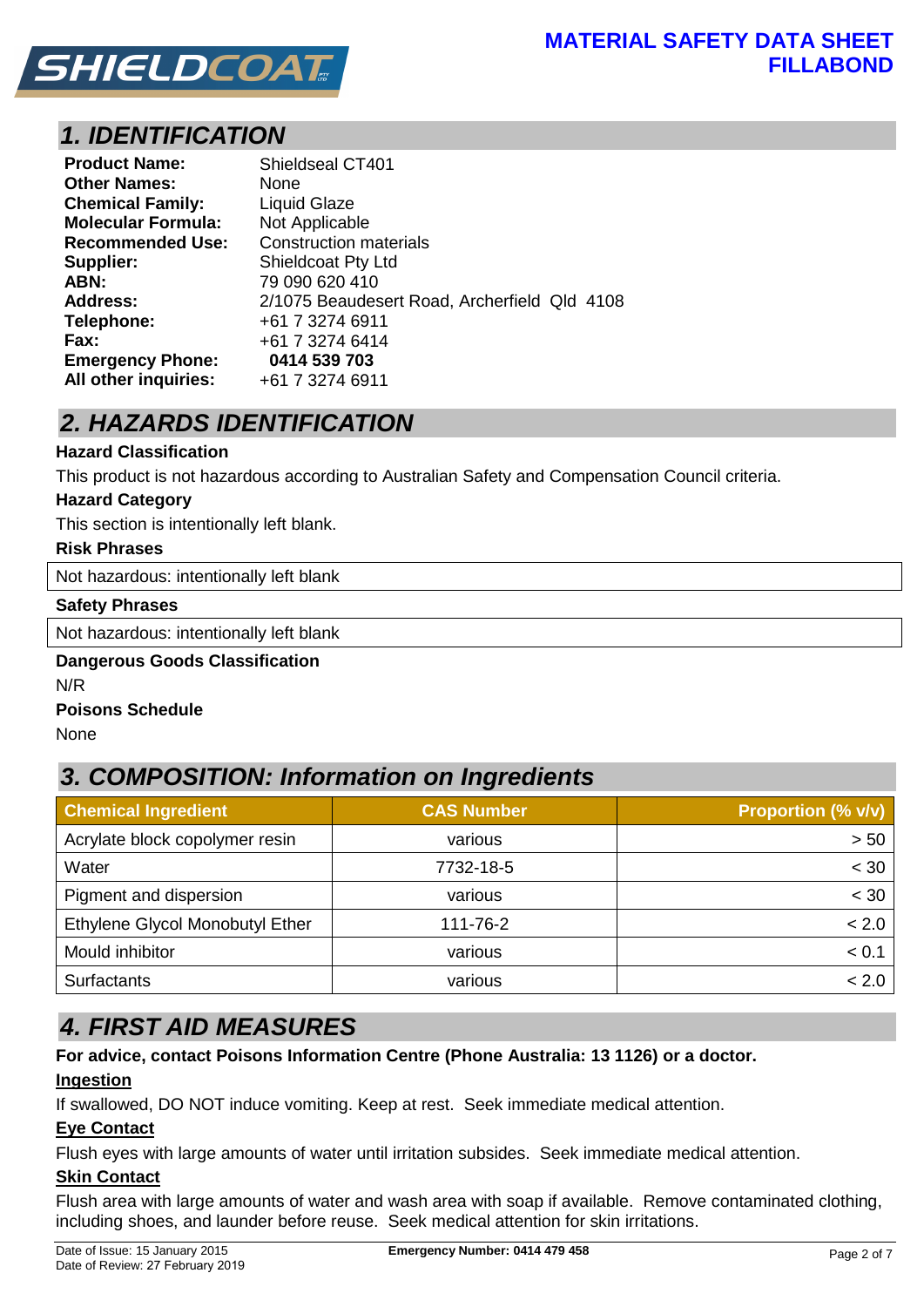

#### **Inhalation**

Using proper respiratory protection, immediately remove the affective victim from exposure. Administer artificial respiration if breathing has stopped. Keep at rest. Seek immediate medical attention.

#### **First Aid Facilities**

Provide eye baths and safety showers.

#### **Medical Attention**

Treat according to symptoms.

### *5. FIRE FIGHTING MEASURES*

Shut off product that may 'fuel' a fire if safe to do so. Allow trained personnel to attend a fire in progress providing fire fighters with this Material Safety Data Sheet. Prevent extinguishing media from escaping to drains and waterways.

#### **Suitable Extinguishing Media**

Product will not burn.

#### **Hazards from combustion products**

None: product will not burn.

#### **Precautions for fire fighters and special protective equipment**

None: product will not burn.

#### **Hazchem Code**

N/R

### *6. ACCIDENTAL RELEASE MEASURES*

#### **Emergency Procedures**

Prevent product from escaping to drains and waterways. Contain leaking packaging in a containment drum. Prevent vapours or dusts from building up in confined areas. Ensure that drain valves are closed at all times. Clean up and report spills immediately.

#### **Methods and materials for containment**

#### *Major Land Spill*

- Eliminate sources of ignition.
- Warn occupants of downwind areas of possible fire and explosion hazard, where present.
- Prevent product from entering sewers, watercourses, or low-lying areas.
- Keep the public away from the area.
- Shut off the source of the spill if possible and safe to do so.
- Advise authorities if substance has entered a watercourse or sewer or has contaminated soil or vegetation.
- Take measures to minimise the effect on the ground water.
- Contain the spilled product using the resources in the spill kit.
- Recover by pumping use explosion proof pump or hand pump or with a suitable absorbent material.
- Consult an expert on disposal of recovered material and ensure conformity to local disposal regulations.
- See "First Aid Measures" and "Stability and Reactivity"

#### *Major Water Spill*

- Eliminate any sources of ignition.
- Warn occupants and shipping in downwind areas of possible fire and explosion hazard, where present.
- Notify the port or relevant authority and keep the public away from the area.
- Shut off the source of the spill if possible and safe to do so.
- Confine the spill if possible.
- Remove the product from the surface by skimming or with suitable absorbent material.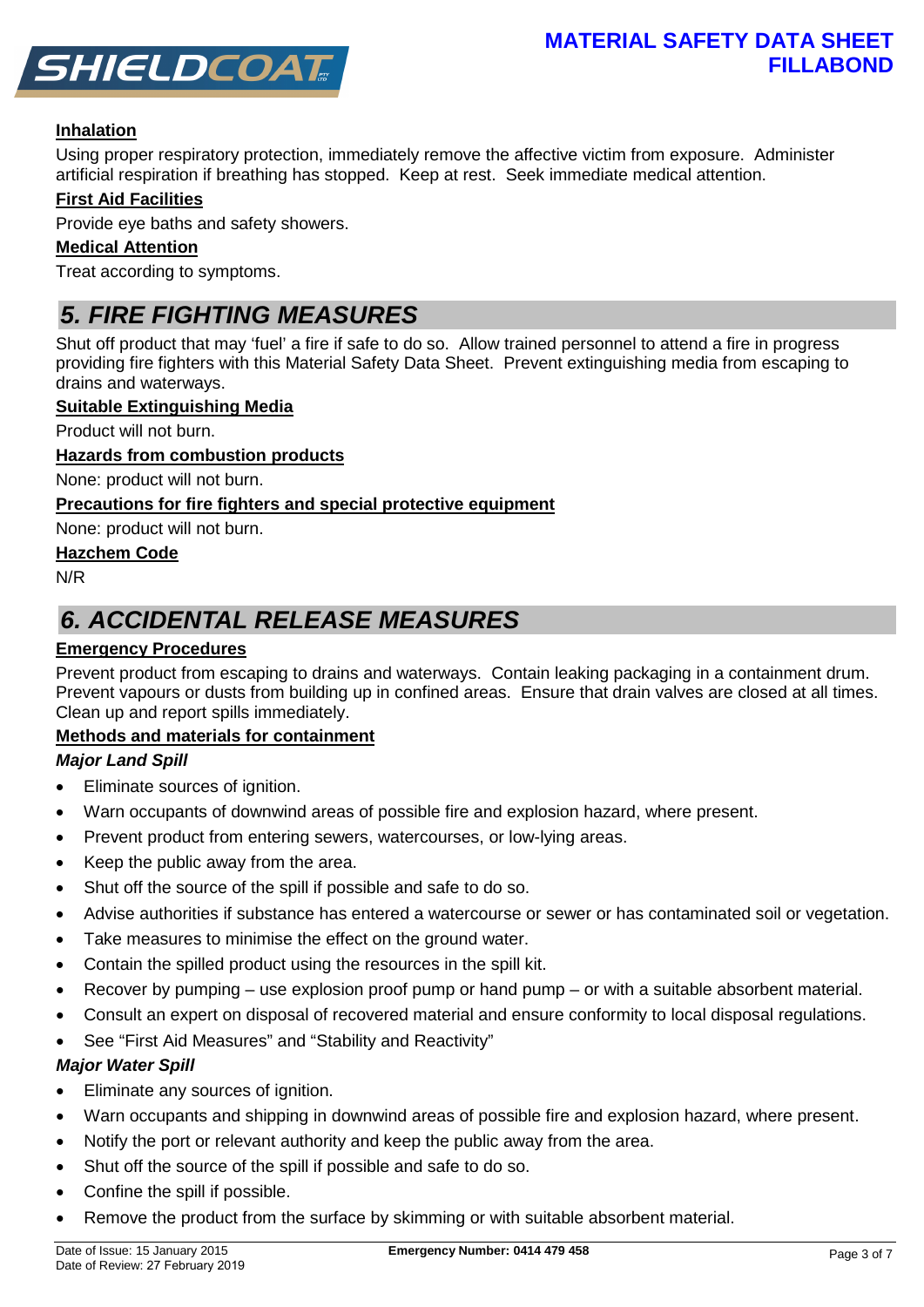

- Consult an expert on disposal of recovered material and ensure conformity to local disposal regulations.
- See "First Aid Measures" and "Stability and Reactivity".

### *7. HANDLING AND STORAGE*

#### **Precautions for Safe Handling**

There are no specific safety requirements for handling this product. Standard industrial hygiene and safety practice is recommended when using this product.

#### **Conditions for Safe Storage**

There are no specific safety requirements for storing this product. Consider checking containers for leaks periodically and protect the packaging from physical damage (store out of direct sunlight, away from high traffic areas, etc.).

#### **Incompatible Materials**

None known

### *8. EXPOSURE CONTROLS: PERSONAL PROTECTION*

#### **National Exposure Standards**

The time weighted average concentration (TWA) for this product is: No data available for this type of product, which means the highest allowable exposure concentration in an eight-hour day for a five-day working week. The short term exposure limit (STEL) is: No data available for this type of product, which is the maximum allowable exposure concentration at any time. Replacing a TWA or STEL value for some products is a Peak Limitation value (Peak): None applies in this case. In addition to the exposure concentrations may be a subsidiary caution in such cases where the product is a skin sensitiser, represented as (Sk), where none applies in this case.

#### **Biological Limit Values (BLV)**

No data available for this type of product

#### **Engineering Controls: Ventilation**

The use of local exhaust ventilation is recommended to control process emissions near the source. Laboratory samples should be handled in a fume hood. Provide mechanical ventilation of confined spaces. Use explosion proof equipment.

#### **Personal Protective Equipment**

**Respiratory Protection:** Where concentrations in air may approach or exceed the limits described in the National Exposure Standards, it is recommended to use a half-face filter mask to protect from overexposure by inhalation. A type 'A' filter material is considered suitable for this product.

**Eye Protection:** Always use safety glasses or a face shield when handling this product.

**Skin/Body Protection:** Always wear long sleeves, long trousers, or coveralls, and enclosed footwear or safety boots when handling this product. It is recommended that chemical resistant gloves be worn when handling this product.

### *9. PHYSICAL AND CHEMICAL PROPERTIES*

| <b>Property</b>                 | <b>Unit of measurement</b> | <b>Typical Value</b>  |
|---------------------------------|----------------------------|-----------------------|
| Appearance                      | None                       | Clear, viscous liquid |
| <b>Boiling Point/Range</b>      | $^{\circ}C$                | >100                  |
| <b>Flash Point</b>              | $^{\circ}C$                | Not applicable        |
| SG/Density (@ 15°C)             | $g/ml$ ; kgm <sup>-3</sup> | ~1.15                 |
| Vapour Pressure @ 20°C          | kPa                        | No data available     |
| Vapour Density @ 20°C           | $g/ml$ ; kgm <sup>-3</sup> | No data available     |
| <b>Autoignition Temperature</b> | $^{\circ}C$                | Not applicable        |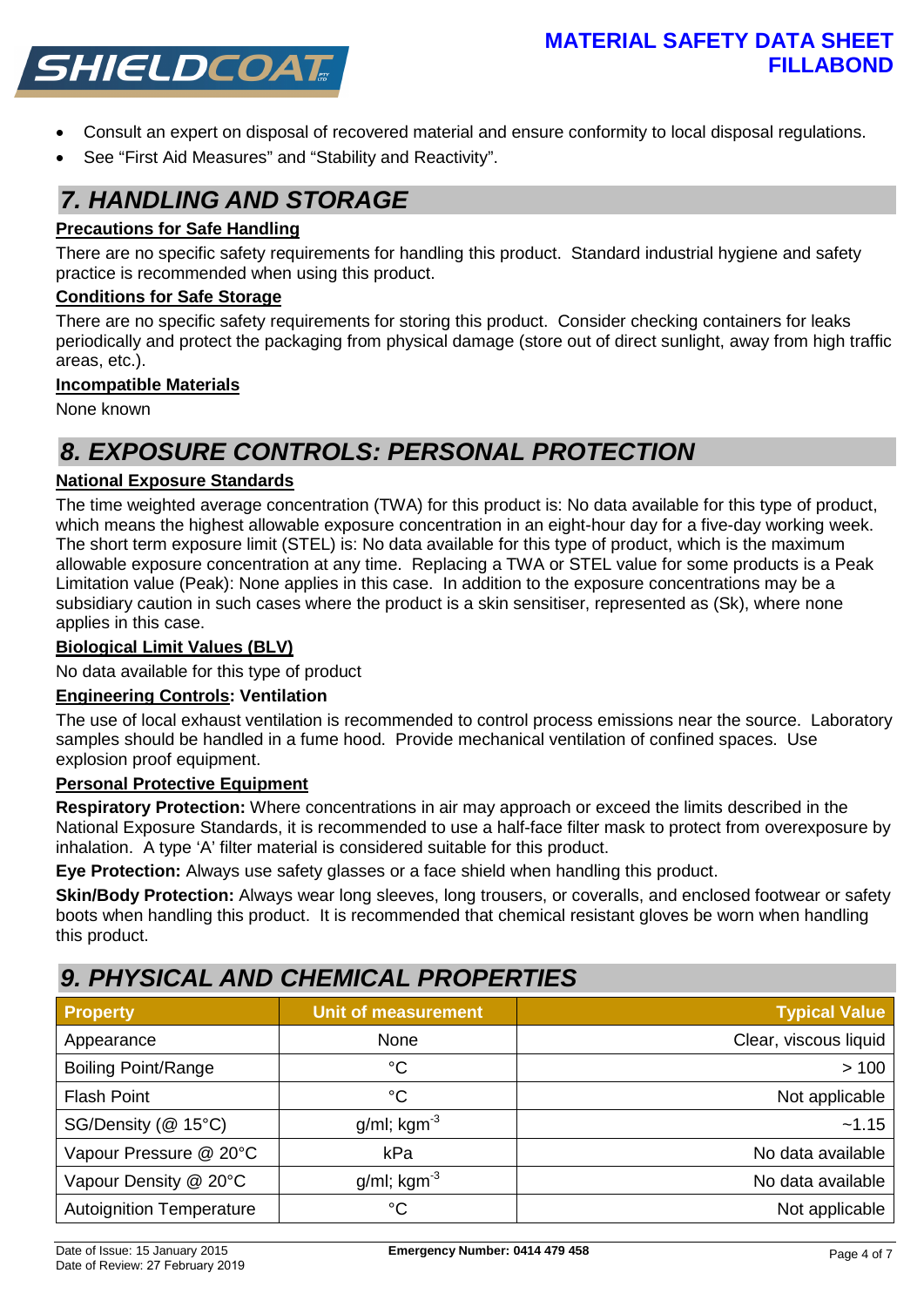### **MATERIAL SAFETY DATA SHEET FILLABOND**



| <b>Property</b>          | <b>Unit of measurement</b> | <b>Typical Value</b> |
|--------------------------|----------------------------|----------------------|
| Explosive Limits in Air  | % vol/vol                  | Not applicable       |
| Viscosity @ 20°C         | cPs, mPas                  | > 400                |
| Percent volatiles        | % vol/vol                  | 40%                  |
| Acidity/alkalinity as pH | None                       | $7.0 - 8.0$          |
| Solubility in Water      | g/l                        | Water soluble        |
| Other solvents           | -                          | None                 |

The values listed are indicative of this product's physical and chemical properties. For a full product specification, please consult the Technical Data Sheet.

# *10. STABILITY AND REACTIVITY*

#### **Chemical stability**

This product is stable at room temperature and pressure.

#### **Conditions to avoid**

None known

#### **Hazardous decomposition products**

None known

#### **Hazardous reactions**

None known

#### **Hazardous polymerisation**

Will not occur

### *11. TOXICOLOGICAL INFORMATION*

#### **Acute Effects**

#### **Ingestion**

Ingestion will result in discomfort on swallowing. No narcotic effects are expected.

#### **Eye Contact**

This product will cause discomfort to the eye and surrounding tissue. These effects will subside with appropriate First Aid.

#### **Skin Contact**

This product is unlikely have any effect on the skin, however, individuals with pre-existing skin conditions may experience some sensitivity.

#### **Inhalation**

Inhalation of this product is unlikely and no vapours are present in the formula.

#### **Chronic Effects**

None known

#### **Other Health Effects Information**

None known

#### **Toxicological Information**

Oral LD<sub>50</sub>: No data available

Dermal LD<sub>50</sub>: No data available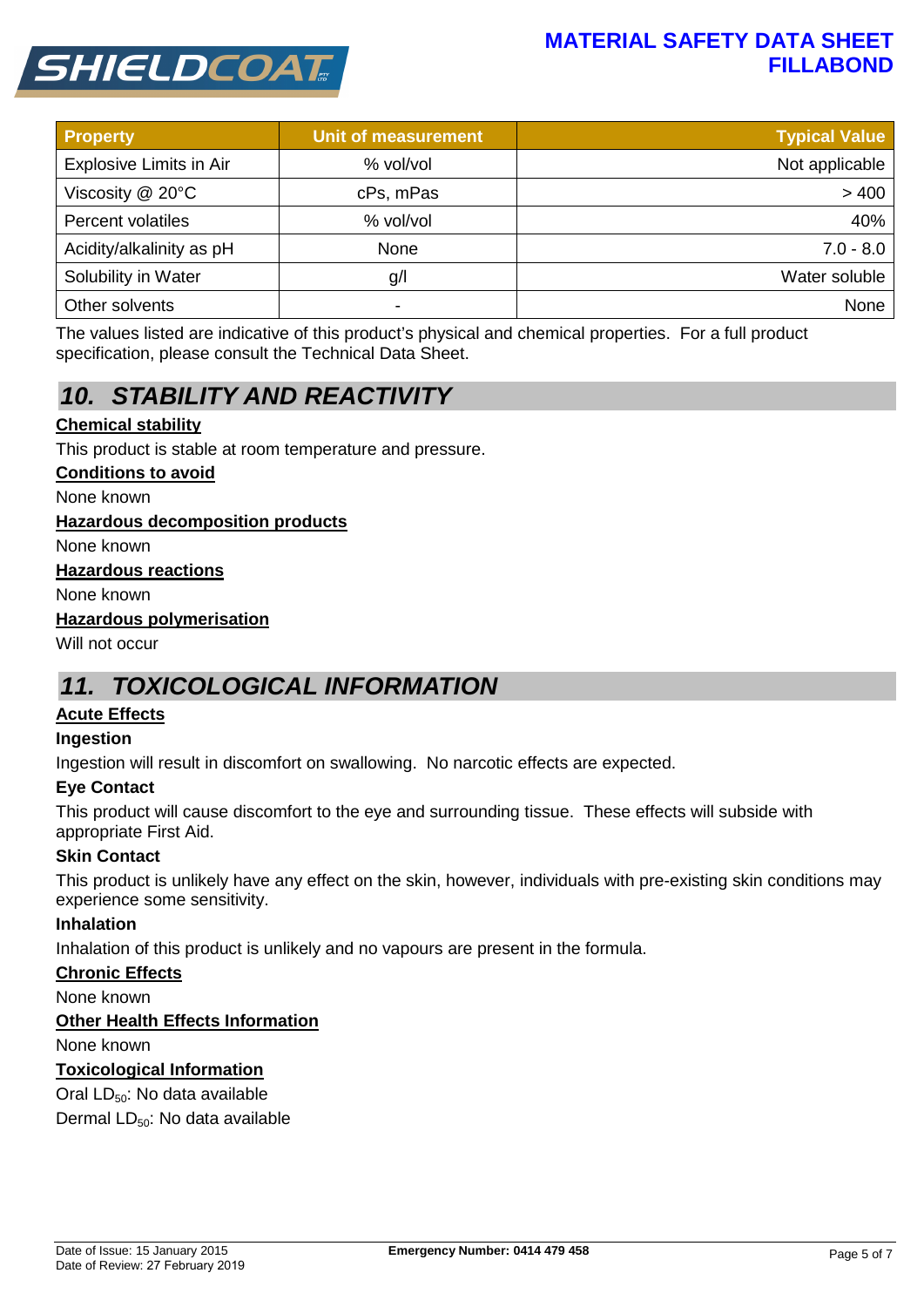

# *12. ECOLOGICAL INFORMATION*

#### **Ecotoxicity**

#### **Aquatic Toxicity:**

| Fish Toxicity $LC_{50}$ :        | No data available |
|----------------------------------|-------------------|
| Daphnia Magna EC <sub>50</sub> : | No data available |
| Blue-green algae:                | No data available |
| Green algae:                     | No data available |

#### **Persistence/Biodegradability:**

This product is expected to persist.

#### **Mobility:**

This product is unlikely to be very mobile.

### *13. DISPOSAL CONSIDERATIONS*

#### **Disposal Methods**

Empty packaging should be taken for recycling, recovery or disposal through a suitably qualified or licensed contractor. Care should be taken to ensure compliance with national and local authorities. Packaging may still contain product residue that may be harmful. Ensure that empty packaging is managed in accordance with Dangerous Goods regulations.

#### **Special Precautions**

This product is not suitable for disposal by either landfill or via municipal sewers, drains, natural streams or rivers. This product is ashless and can be incinerated in a regulated facility. In the absence of a designated industrial incinerator, this product should be treated and disposed through chemical waste treatment, or considered for use in solvent recycling.

### *14. TRANSPORT INFORMATION*

| <b>Road and Rail Transport</b> |                   | <b>Marine Transport</b>    |                   | <b>Air Transport</b>       |                   |
|--------------------------------|-------------------|----------------------------|-------------------|----------------------------|-------------------|
| UN No.                         | N/R               | UN No.                     | N/R               | UN No.                     | N/R               |
| Proper<br>Shipping<br>Name     | Roof tile coating | Proper<br>Shipping<br>Name | Roof tile coating | Proper<br>Shipping<br>Name | Roof tile coating |
| <b>DG Class</b>                | N/R               | <b>DG Class</b>            | N/R               | <b>DG Class</b>            | N/R               |
| Sub. Risk                      | None              | Sub. Risk                  | None              | Sub. Risk                  | None              |
| Packing<br>Group               | N/R               | Packing<br>Group           | N/R               | Packing<br>Group           | N/R               |
| <b>Hazchem</b>                 | N/R               | Hazchem                    | N/R               | Hazchem                    | N/R               |

#### **Dangerous Goods Segregation**

This product is not classified as Dangerous Goods for Transport by Road and Rail.

### *15. REGULATORY INFORMATION*

**Country/Region:** Australia **Inventory:** AICS **Status:** Listed **Poisons Schedule:** None

# *16. OTHER INFORMATION*

**Reasons for Issue:** Upgraded MSDS. New information in all sections.